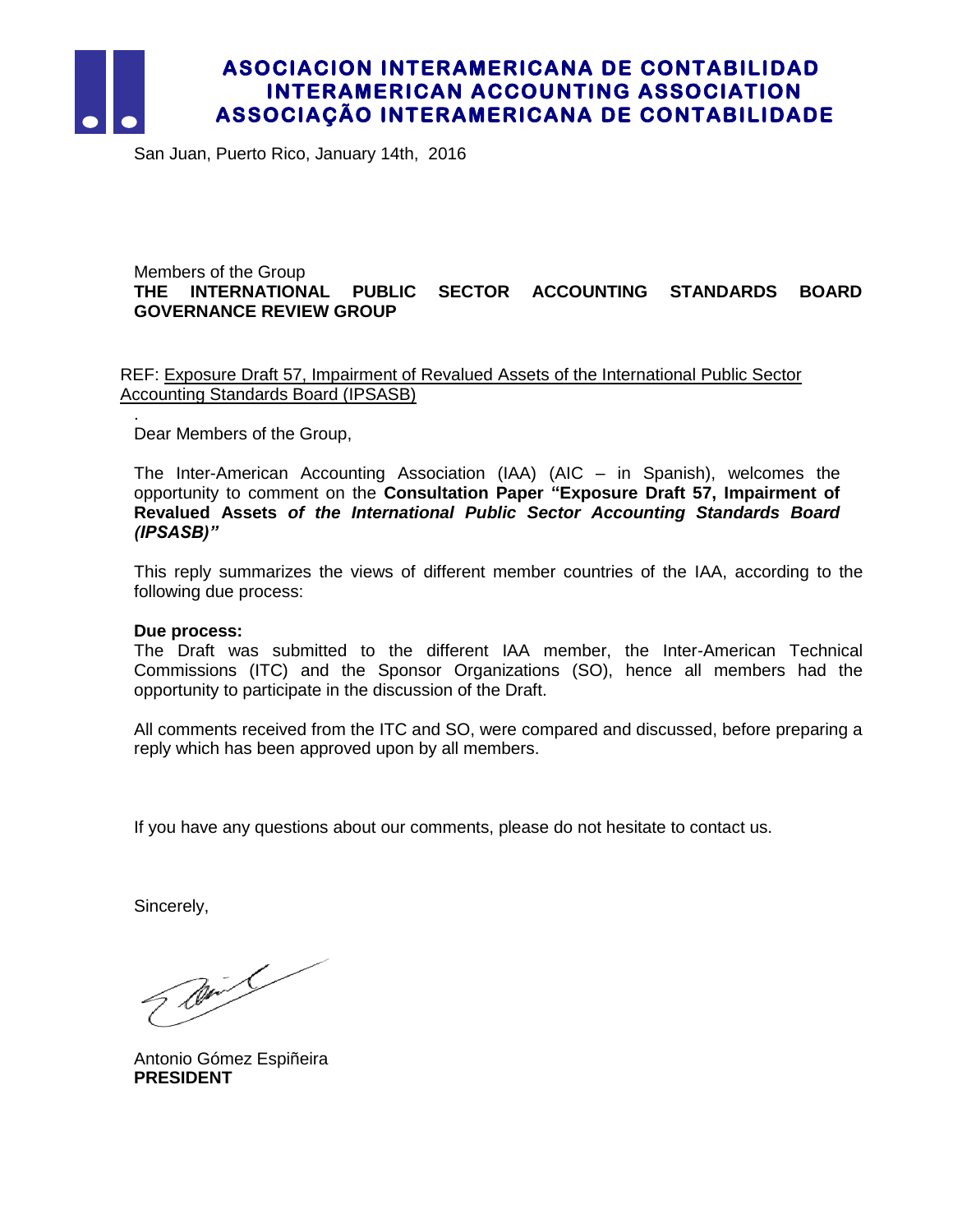

# **ASOCIACION INTERAMERICANA DE CONTABILIDAD INTERAMERICAN ACCOUNTING ASSOCIATION ASSOCIAÇÃO INTERAMERICANA DE CONTABILIDADE**

**Comment Letter of the Interamerican Accounting Association- IAA on the document for public discussion referred to "***"***Consultation Paper "Exposure Draft 57, Impairment of Revalued Assets** *of the International Public Sector Accounting Standards Board (IPSASB)"*

We have the following comments:

# **Exposure Draft 57**

# **Impairment of Revalued Assets**

### *Matters*

### **Amendments to IPSAS 21,** *Impairment of Non-Cash-Generating Assets*

### **Recognizing and Measuring an Impairment Loss**

1. We propose the following reaction:

54A An impairment loss on a non-revalued asset is recognized in surplus or deficit. However, an impairment loss on a revalued asset is recognized in revaluation surplus, diminishing to the extent that the impairment loss does not exceed the amount in the revaluation surplus for that class of assets.

#### *Justification of our proposal***:**

By adding the word "diminishing" the coherence of the wording would remain with paragraph 69A that uses the word "increases" when referring to the recognition of a reversal of an impairment loss of a revalued asset. We propose to eliminate this paragraph: Such an impairment loss on a revalued asset reduces the revaluation surplus for that class of assets.

### .**Effective Date**

2. Added Paragraphs: 54A, 69A, 81A and 81 C, therefore, understand that latter corresponds add number 81C between additions.